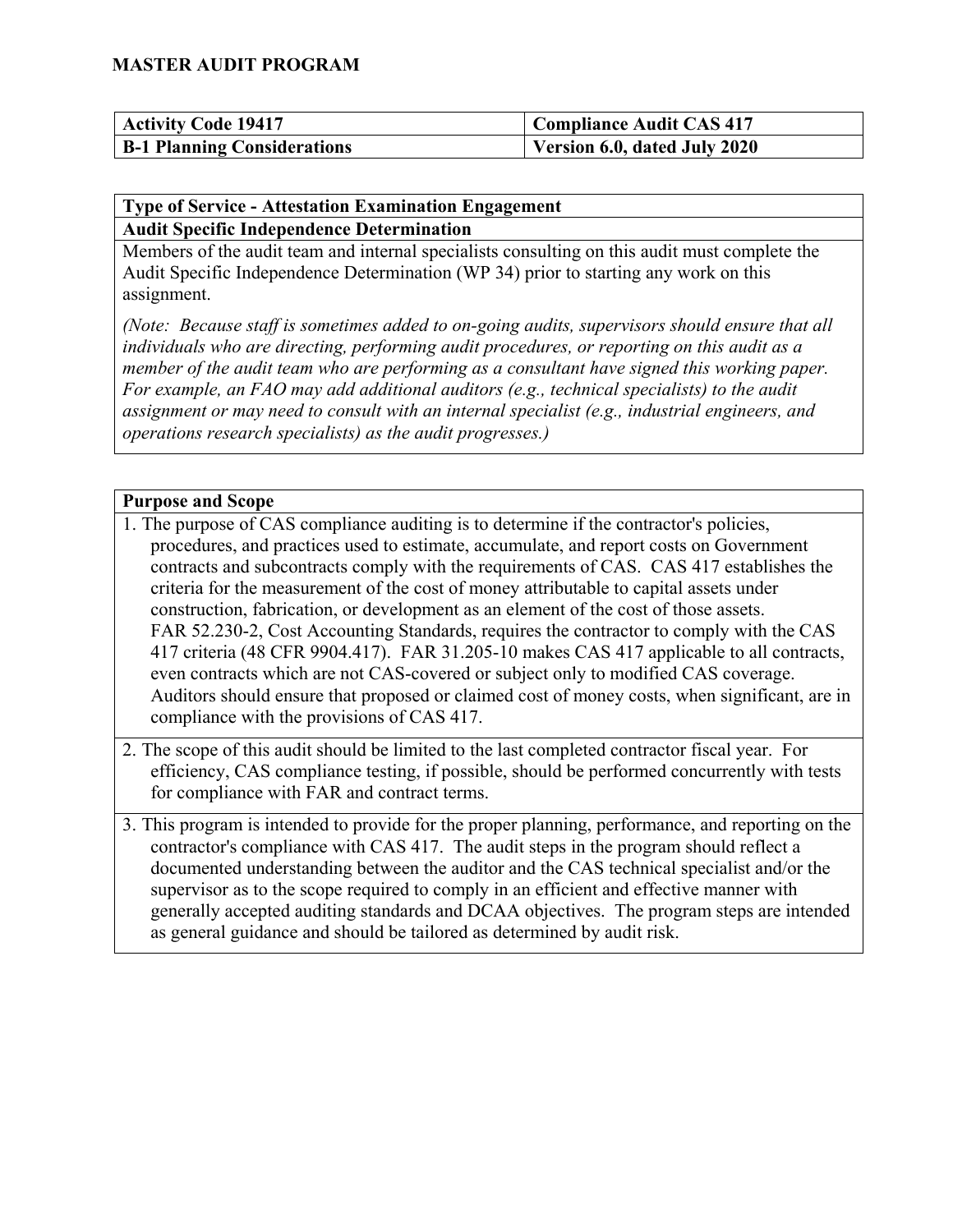#### **Other Planning Considerations**

- 1. Before beginning any CAS compliance audit, the auditor should first determine the contractor is subject to the CAS coverage. FAR 31.205-10(b) allows cost of money for capital assets under construction, whether or not the contract is otherwise subject to CAS. If the standard is not applicable to the contractor, the audit should be cancelled.
- 2. Materiality (see 48 CFR 9903.305) and audit risk assessment are integral parts of the planning process and should be considered in developing the extent of CAS compliance tests.
- 3. Once it is determined that the standard is applicable and material to the Government, the auditor should assess which provisions of the standard are significant to the contractor; assess control risk; and the results of relevant other audits (e.g., results of prior compliance audits, Disclosure Statement revisions, etc.). The decision to not test whether the contractor is complying with specific provisions of the standard should be documented.
- 4. Prior to commencing the audit, review Agency guidance that may impact the audit and adjust the scope and procedures appropriately.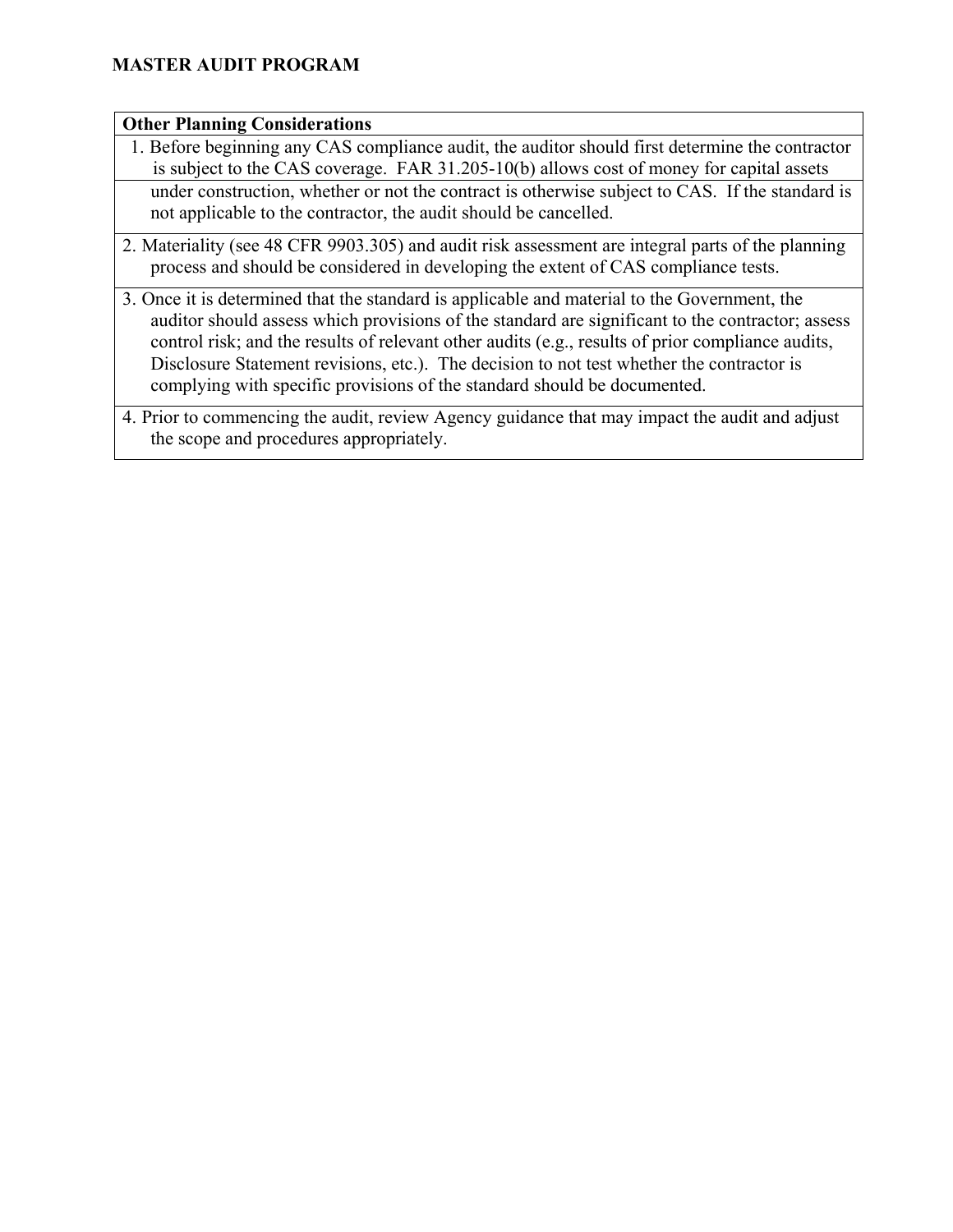| <b>B-1 Preliminary Steps</b>                                                                                                                                                                                                                                                                                                                                                                                                                                                                         | <b>WP Reference</b> |
|------------------------------------------------------------------------------------------------------------------------------------------------------------------------------------------------------------------------------------------------------------------------------------------------------------------------------------------------------------------------------------------------------------------------------------------------------------------------------------------------------|---------------------|
| Version 6.0, dated July 2020                                                                                                                                                                                                                                                                                                                                                                                                                                                                         |                     |
| 1. Research and Planning                                                                                                                                                                                                                                                                                                                                                                                                                                                                             |                     |
| a. Read and become familiar with the criteria in CAS 417. Identify any<br>changes in the CAS 417 standard since the last examination.                                                                                                                                                                                                                                                                                                                                                                |                     |
| b. Evaluate recent forward pricing or incurred cost proposals to determine<br>whether total costs subject to CAS 417 are material. Consider<br>contractor's sales mix (i.e., CAS-covered Government contracts vs. non-<br>CAS-covered and commercial) when determining materiality of costs<br>subject to this standard. Materiality should be a consideration only in<br>determining the extent of substantive testing.                                                                             |                     |
| c. An important consideration for assessing risk for capital assets under<br>construction is the adequacy of the contractor's accounting system. The<br>auditor should determine whether the contractor's accounting system<br>adequately records costs by project or asset and design a transaction<br>testing plan accordingly. If the accounting practices for recording capital<br>assets under construction have changed since the last CAS 417<br>compliance audit, increased risk may result. |                     |
| d. Evaluate related parts of the contractor's Disclosure Statement to become<br>familiar with the disclosed accounting practices. Determine if the<br>contractor's accounting system has remained unchanged since the last<br>CAS 417 compliance audit. If changes have occurred, adjust audit<br>scope accordingly.                                                                                                                                                                                 |                     |
| e. Examine the FAO permanent files (e.g., relevant audit leads) and prior<br>relevant audit work packages to determine what data are available, what<br>audit steps were done in the past, and the results from those steps. This<br>will identify areas of high risk and/or areas where limited or no<br>compliance testing is necessary.                                                                                                                                                           |                     |
| f. Review permanent file to determine if previous audits included findings<br>and recommendations that relate to the subject matter. If there were<br>findings material to the subject matter, document this information in the<br>risk assessment and perform the following procedures:                                                                                                                                                                                                             |                     |
| (1) Ask contractor management if corrective actions were taken to<br>address findings and recommendations reported in previous DCAA<br>audits (e.g., questioned costs, business system deficiencies, CAS<br>audits) that are relevant to the subject matter of audit. If yes, have<br>contractor explain corrective actions taken and determine if<br>additional audit procedures should be included in the fieldwork to<br>test the corrective actions. (GAGAS 7.13)                                |                     |
| (2) Document the results of the inquiry and the impact of the corrective<br>actions to the subject matter.                                                                                                                                                                                                                                                                                                                                                                                           |                     |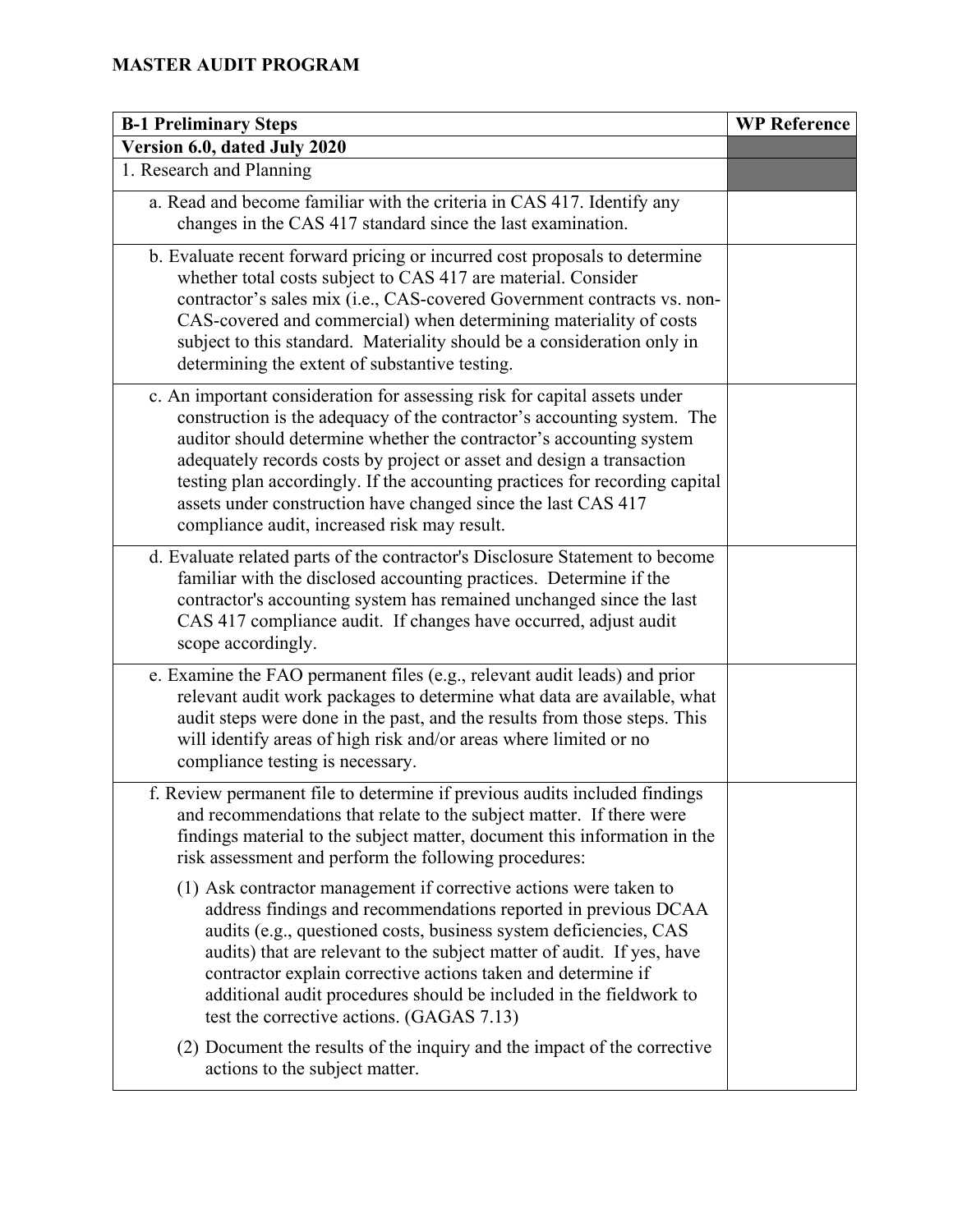| <b>B-1 Preliminary Steps</b>                                                                                                                                                                                                                                                                                                                                     | <b>WP Reference</b> |
|------------------------------------------------------------------------------------------------------------------------------------------------------------------------------------------------------------------------------------------------------------------------------------------------------------------------------------------------------------------|---------------------|
| g. Review permanent file to determine if the contractor has previously<br>provided other studies or audits (e.g., summary listing of internal audits<br>or external audit reports) that directly relate to the subject matter . If<br>there are no other studies or audits, document that information in the<br>working papers and perform the procedures below. |                     |
| (1) Ask contractor management if internal audits were performed. If<br>yes, request contractor provide a summary listing of the internal<br>audits that would assist us in understanding and evaluating the<br>efficacy of the internal controls relevant to the subject matter of the<br>audit.                                                                 |                     |
| (2) If the review of the perm file or the contractor identifies relevant<br>internal audits:                                                                                                                                                                                                                                                                     |                     |
| Determine if access to these reports is necessary to complete the<br>٠<br>evaluation of the relevant internal controls to support the risk<br>assessment or audit procedures related to the subject matter of<br>the audit. There must be a nexus between the internal audit<br>reports and the scope of this specific assignment.                               |                     |
| (3) Document the results of the determination in writing.                                                                                                                                                                                                                                                                                                        |                     |
| If assignment is at a major contractor location, coordinate with<br>the CAD or FAO point of contact (POC) for internal audit<br>reports to request the contractor provide access to the reports.                                                                                                                                                                 |                     |
| If assignment is at a non-major contractor and the FAO does not<br>$\bullet$<br>have a designated POC, the auditor should request the contractor<br>provide access to the internal audit reports.                                                                                                                                                                |                     |
| The request should include information on how the internal audit<br>report is relevant to the DCAA audit. Place a copy of the request<br>in the assignment administrative working papers.                                                                                                                                                                        |                     |
| (4) If the review of the perm file or the contractor identifies relevant<br>other audits or studies:                                                                                                                                                                                                                                                             |                     |
| Obtain publicly available information for the relevant other<br>Government agency audits (e.g., websites for DoD IG or other<br>IGs, service audit agencies, etc.).<br>Make appropriate adjustments to your risk assessment and<br>$\bullet$<br>planned procedures based on the reported findings.                                                               |                     |
| (5) Document the results of the inquiries including the response<br>received from the contractor for any request for access to internal<br>audit reports. (If access was not granted this should include the<br>contractor's rationale or justification for not granting access).                                                                                |                     |
| (6) Determine if additional audit procedures are needed to respond to<br>identified risk.                                                                                                                                                                                                                                                                        |                     |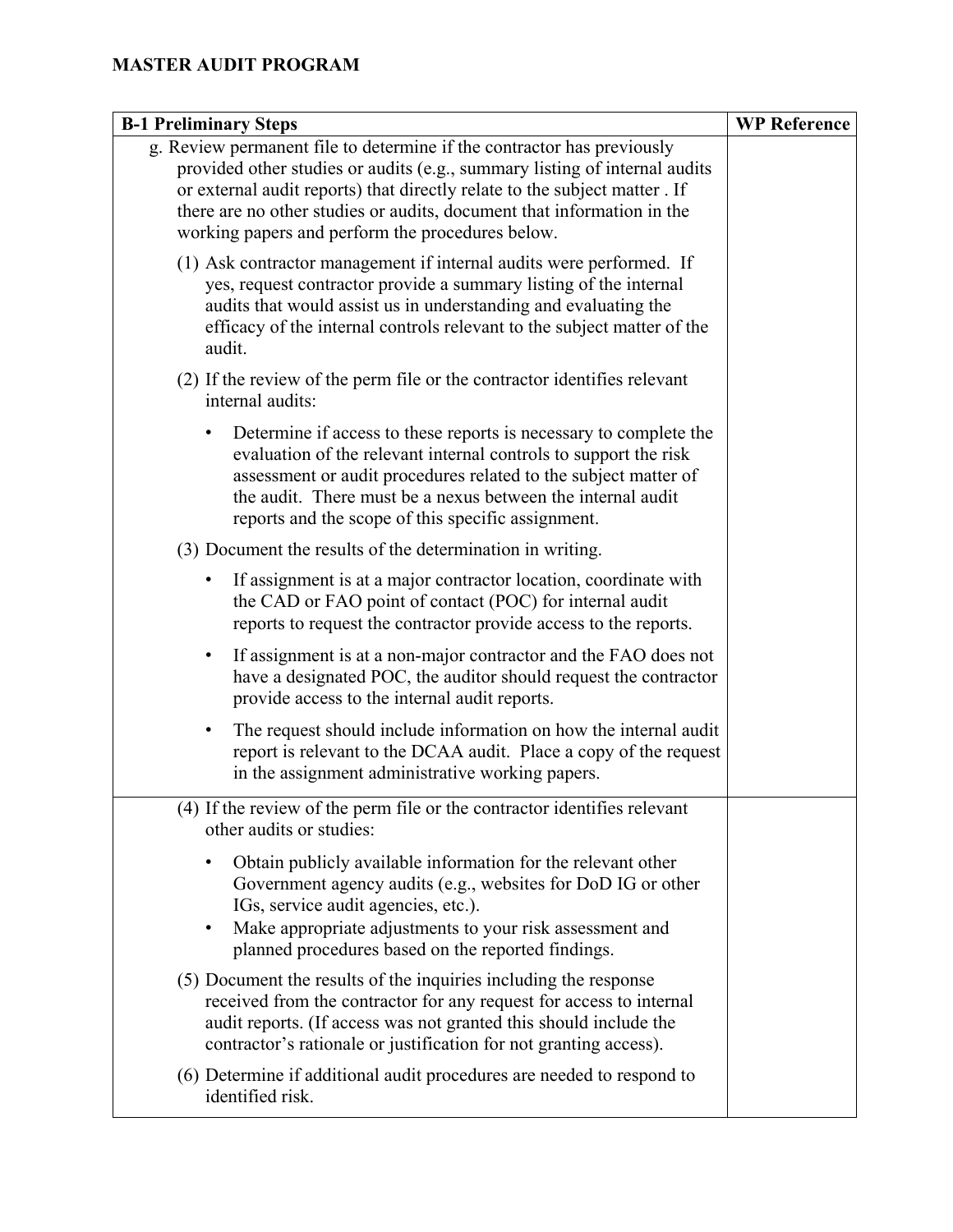| <b>B-1 Preliminary Steps</b>                                                                                                                                                                                                                                                                                  | <b>WP Reference</b> |
|---------------------------------------------------------------------------------------------------------------------------------------------------------------------------------------------------------------------------------------------------------------------------------------------------------------|---------------------|
| h. If appropriate, coordinate with the FAO technical specialist, CAD, and/or<br>regional specialist on matters of interpretation and policy.                                                                                                                                                                  |                     |
| i. Contact the contracting officer to ascertain any known concerns that will<br>impact the audit and adjust the audit scope and procedures accordingly.                                                                                                                                                       |                     |
| j. Notify the appropriate contracting officer of the commencement of the<br>risk assessment and that the expected completion date will be provided<br>in the formal acknowledgement once the risk assessment is complete.<br>The acknowledgement process should be performed in accordance with<br>CAM 4-104. |                     |
| 2. Entrance Conference and Preparation                                                                                                                                                                                                                                                                        |                     |
| a. Arrange and conduct an entrance conference covering the areas<br>highlighted in CAM 4-302, with particular emphasis on:                                                                                                                                                                                    |                     |
| (1) Requesting the contractor's explanation of the internal control<br>structure.                                                                                                                                                                                                                             |                     |
| (2) Any changes since the last CAS 417 audit.                                                                                                                                                                                                                                                                 |                     |
| (3) The contractor's monitoring process.                                                                                                                                                                                                                                                                      |                     |
| (4) Any identified weaknesses which may have been reported and<br>related follow-up actions. If applicable, include a follow up with<br>contractor management on:                                                                                                                                             |                     |
| corrective actions that address previous DCAA audit findings and<br>٠<br>recommendations,<br>other studies or audits that impact the subject matter.<br>٠                                                                                                                                                     |                     |
| b. If relying on the work of others follow the procedures in CAM 4-1000.                                                                                                                                                                                                                                      |                     |
| c. Issue a notification letter to the contractor regarding the audit in<br>accordance with CAM 4-302.3.                                                                                                                                                                                                       |                     |
| 3. Risk Assessment                                                                                                                                                                                                                                                                                            |                     |
| a. Using the framework and the guidelines in WP B-2, obtain and document<br>an understanding of the contractor's internal controls that are relevant to<br>the audit. Auditors should be able to obtain a major portion of this<br>understanding during a walkthrough of the subject matter under audit.      |                     |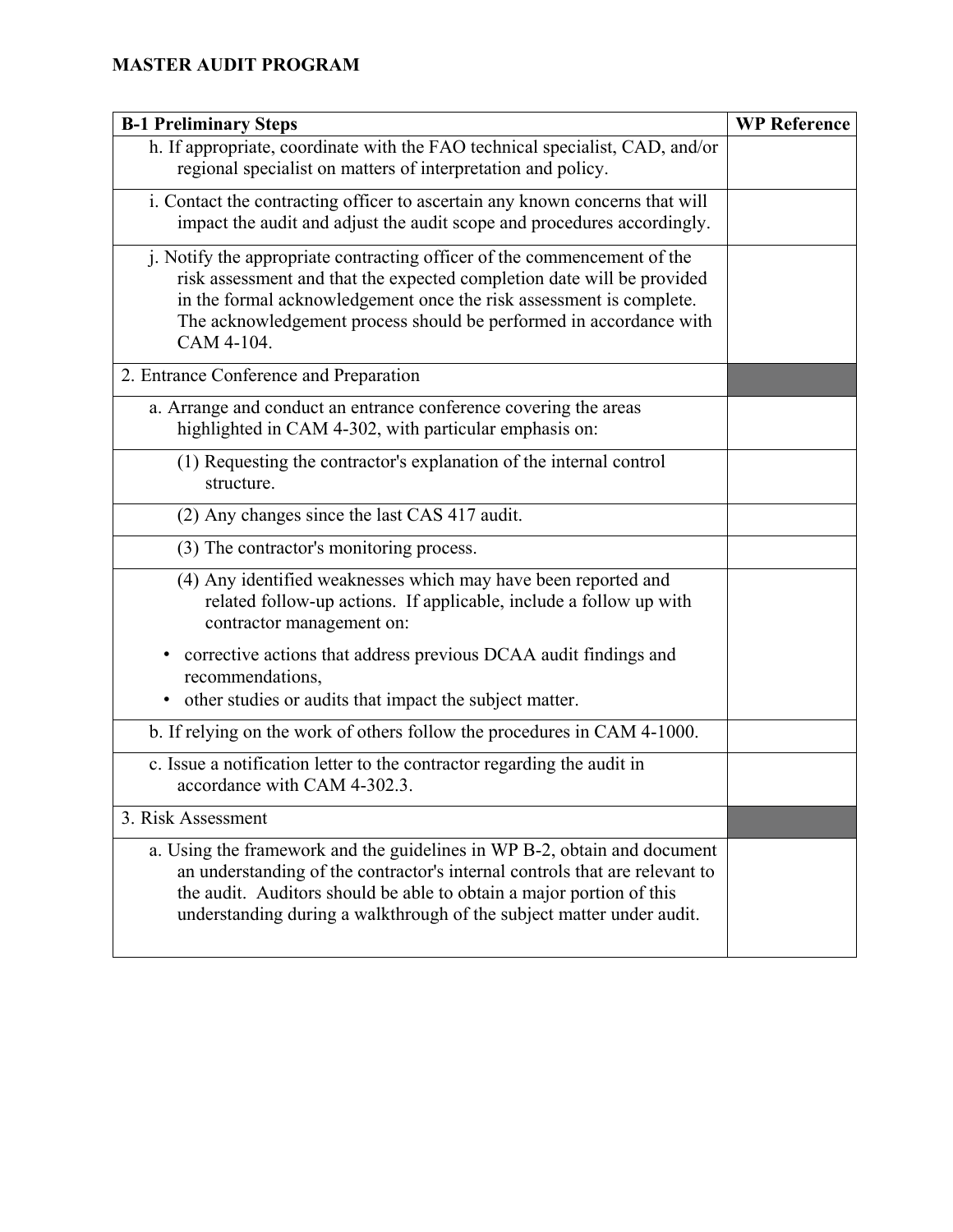| <b>B-1 Preliminary Steps</b>                                                                                                                                                                                                                                                                                                                                                   | <b>WP Reference</b> |
|--------------------------------------------------------------------------------------------------------------------------------------------------------------------------------------------------------------------------------------------------------------------------------------------------------------------------------------------------------------------------------|---------------------|
| b. During the entrance conference, or other appropriate meeting, make<br>specific inquiries of contractor management and other appropriate<br>parties regarding the following:                                                                                                                                                                                                 |                     |
| (1) Their knowledge of any actual, suspected, or alleged fraud or<br>noncompliance with laws and regulations affecting the period of<br>time corresponding to the subject matter under audit. (AT-C 205.32)                                                                                                                                                                    |                     |
| (2) Whether any investigations or legal proceedings, that are significant<br>to the engagement objectives, have been initiated or are in process<br>with respect to the period of time corresponding to the subject<br>matter. (GAGAS 7.14)                                                                                                                                    |                     |
| (3) The existence of other audits and studies (performed by other than<br>DCAA) that relate to the subject matter under audit. If yes, have the<br>contractor explain the audits and studies performed, any related<br>findings or recommendations, and any contractor corrective actions<br>taken. (GAGAS 7.13)                                                               |                     |
| Note: Specifically document in the working papers; the inquiries and the<br>corresponding responses as well as how the responses affect the<br>performance of the engagement.                                                                                                                                                                                                  |                     |
| c. Based on the team's understanding of the criteria, subject matter, and the<br>contractor and its environment, hold a planning meeting with the audit<br>team (at a minimum, Supervisor and Auditor) to discuss and identify<br>potential material noncompliances, whether due to error or fraud, that<br>could affect the subject matter.                                   |                     |
| The discussion should include:                                                                                                                                                                                                                                                                                                                                                 |                     |
| relevant prior audit experience (e.g., questioned cost, relevant<br>$\bullet$<br>reported accounting system deficiencies),                                                                                                                                                                                                                                                     |                     |
| relevant aspects of the contractor and its environment,<br>٠                                                                                                                                                                                                                                                                                                                   |                     |
| risk of material noncompliance due to fraud (e.g., the extent of<br>financial incentives, pressures to meet budgetary and contractual<br>commitments, and opportunities to commit and conceal fraud).<br>Consider the fraud risk factors and scenarios presented in the<br>DoD OIG's webpage: Fraud Detection Resources for Auditors.<br>Copy link and paste into web browser, |                     |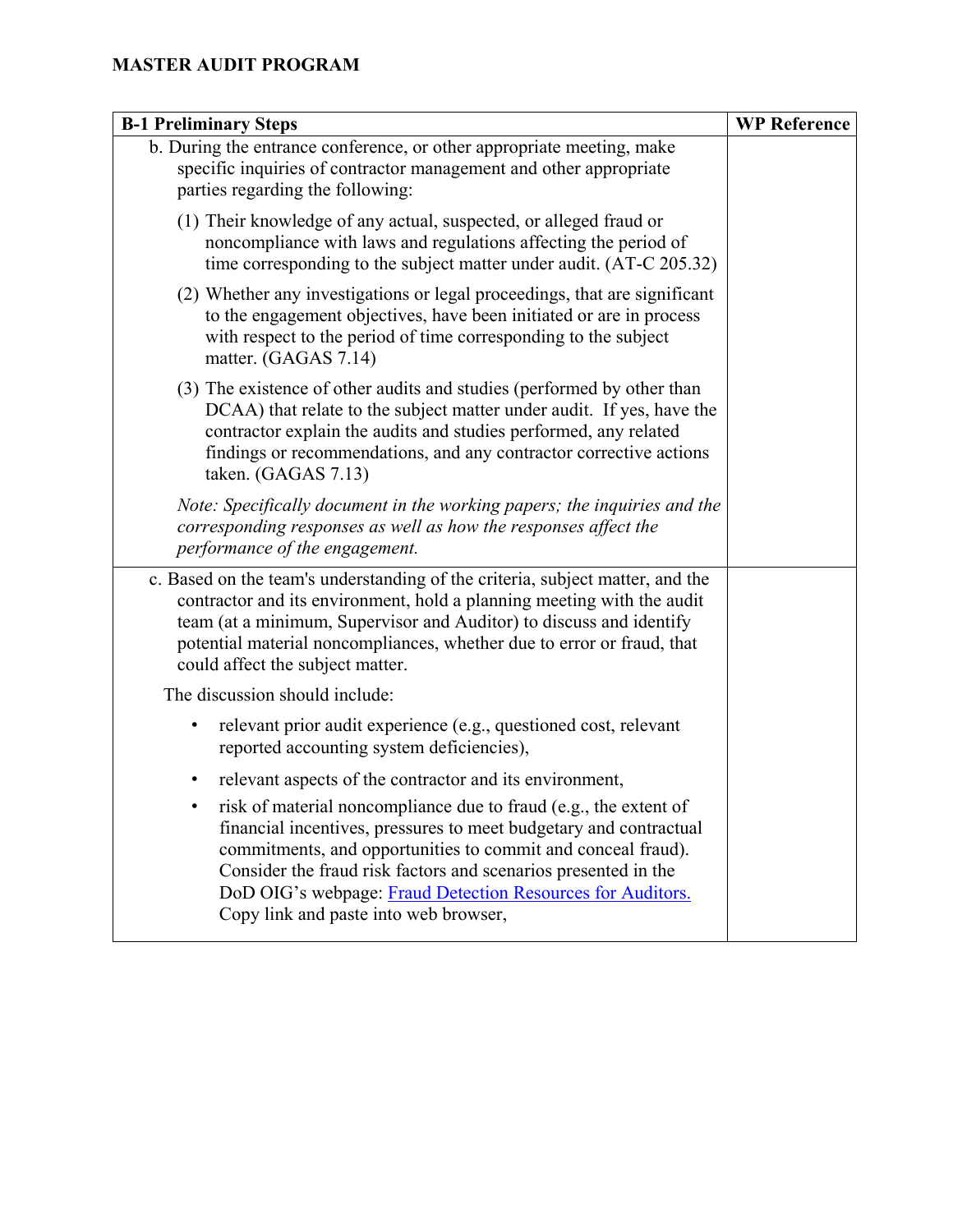| <b>B-1 Preliminary Steps</b>                                                                                                                                                                                                                                                                                                    | <b>WP Reference</b> |
|---------------------------------------------------------------------------------------------------------------------------------------------------------------------------------------------------------------------------------------------------------------------------------------------------------------------------------|---------------------|
| other known risk factors identified that could materially affect the<br>subject matter,                                                                                                                                                                                                                                         |                     |
| the audit team's understanding of relevant key internal controls.<br>$\bullet$<br>Document the factors identified that increase the risk of material<br>noncompliance due to error or fraud that could affect the subject<br>matter, and design audit procedures to respond to the increased risk<br>of material noncompliance. |                     |
| d. Communication among audit team members should continue as needed<br>throughout the audit regarding the risk of misstatement and<br>noncompliance, whether due to error or fraud.                                                                                                                                             |                     |
| 4. From the information gathered in the preceding steps and using the<br>materiality criteria in 48 CFR 9903.305 assess the audit risk and determine<br>the scope of audit and extent of compliance testing to be performed.                                                                                                    |                     |
| 5. Update the permanent files (MAAR 3).                                                                                                                                                                                                                                                                                         |                     |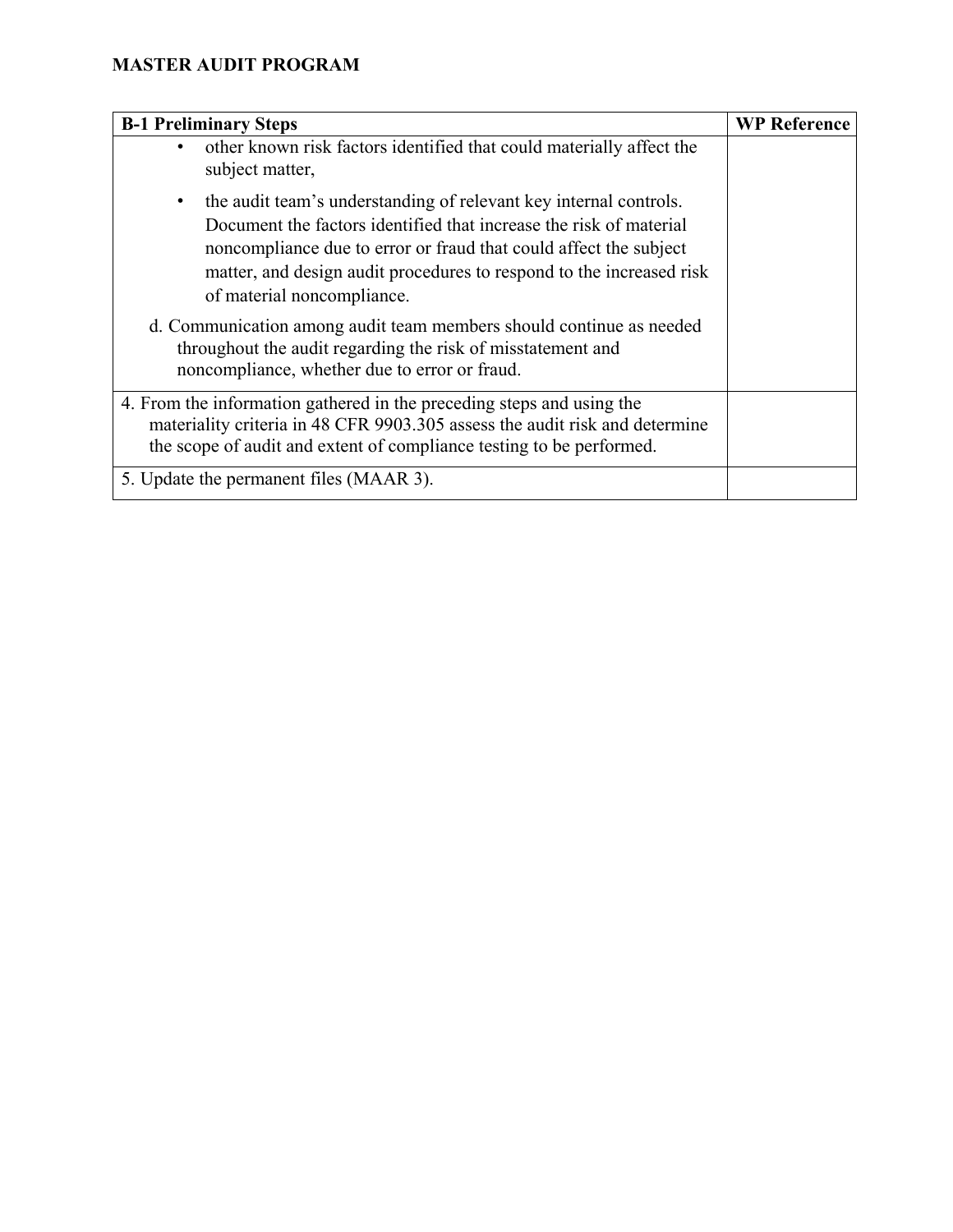| <b>C-1 Construction-In-Process</b>                                                                                                                                                                                                                                                                                                                       | <b>WP Reference</b> |
|----------------------------------------------------------------------------------------------------------------------------------------------------------------------------------------------------------------------------------------------------------------------------------------------------------------------------------------------------------|---------------------|
| Version 6.0, dated July 2020                                                                                                                                                                                                                                                                                                                             |                     |
| 1. Evaluate the contractor's construction-in-process accounts for assets for each<br>cost accounting period (subsequent to the applicability date) to determine:                                                                                                                                                                                         |                     |
| a. Whether the assets are subject to cost of money (COM). The auditor<br>should assure that:                                                                                                                                                                                                                                                             |                     |
| (1) The asset is being constructed, fabricated, or developed for a<br>contractor's own use. COM for CAS 417 purposes are included in<br>the acquisition costs of the constructed assets only when the assets<br>will be for a contractor's own use.                                                                                                      |                     |
| (2) The allowability or unallowability of costs of the asset under<br>construction as related to its intended purpose is considered before<br>any COM is allowed under CAS 417. (Completion of this step will<br>assist in accomplishing MAAR 16.)                                                                                                       |                     |
| b. Determine whether the construction projects include all direct and<br>indirect costs properly allocable to such projects. (Completion of this<br>step will assist in accomplishing MAAR 18.)                                                                                                                                                          |                     |
| Note: One element of such properly allocable costs is a share of the<br>COM computed in accordance with CAS 414 for the investment in<br>facilities which are already in service. Illustration of this requirement is<br>included in CAS $417.60(a)$ .                                                                                                   |                     |
| 2. Evaluate the contractor's supporting documentation for the COM to be<br>included in the acquisition cost of assets, for each cost accounting period.<br>(Completion of this step will assist in accomplishing MAAR 19.)                                                                                                                               |                     |
| a. Determine that such computation is based on a representative investment<br>amount which gives appropriate consideration to the rate at which the<br>costs of construction are incurred (CAS 417.50(a)(2)).                                                                                                                                            |                     |
| (1) When the costs are incurred at a fairly uniform rate throughout the<br>period, the mean average beginning and ending balances of the cost<br>accounting period can be used to determine the representative<br>investment amounts. See CAS 417.60(b) for an illustration of this<br>criterion.                                                        |                     |
| (2) When major fluctuations are expected in the rate of cost incurrence<br>during the cost accounting period, the use of the mean average for<br>the beginning and ending balances (see Step $2.a.(1)$ above) will not<br>produce a representative investment amount. In this case, determine<br>that one of the following alternative methods are used: |                     |
| (a) Average the month-end-balances for the cost accounting period,<br>or                                                                                                                                                                                                                                                                                 |                     |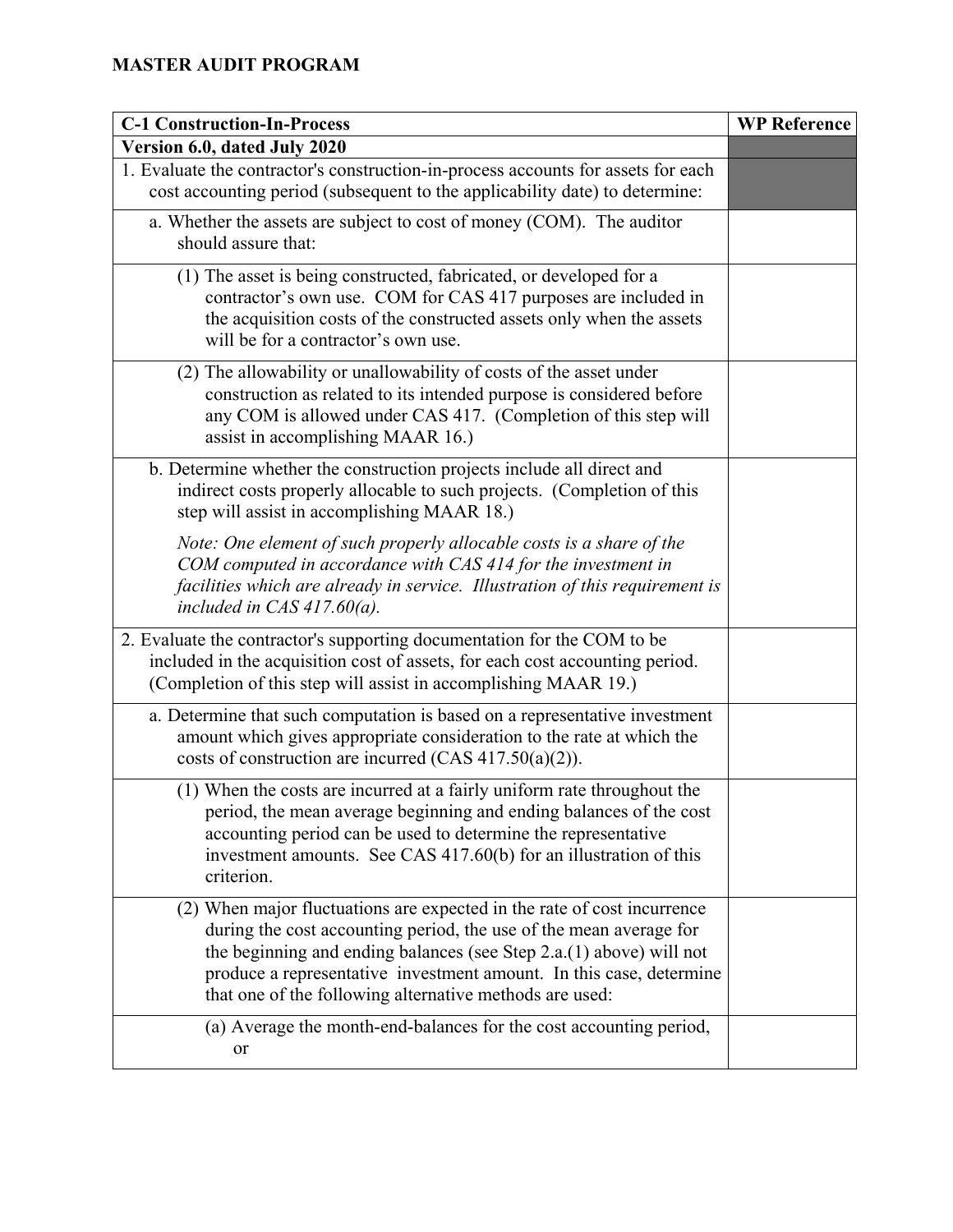| <b>C-1 Construction-In-Process</b>                                                                                                                                                                                                                                                                                                       | <b>WP Reference</b> |
|------------------------------------------------------------------------------------------------------------------------------------------------------------------------------------------------------------------------------------------------------------------------------------------------------------------------------------------|---------------------|
| (b) Make separate calculations, using an appropriate investment<br>amount and COM rate, for each month. See CAS 417.60(a) for<br>an illustration of these criteria.                                                                                                                                                                      |                     |
| b. Determine that the representative investment amount computed under step<br>2.a. above is factored by the applicable Secretary of the Treasury COM<br>rate to calculate the cost of money dollars that are added to the<br>construction-in-process account (CAS $417.50(a)(1)$ ).                                                      |                     |
| (1) The COM rates to be used for each cost accounting period are the<br>same rates published by the Secretary of Treasury for use in CAS<br>414 COM calculations.                                                                                                                                                                        |                     |
| (2) When more than one COM rate is applicable to a cost accounting<br>period, their time-weighted average will be used as the rate to be<br>applied to the representative investment amount for each asset. See<br>$CAS$ 417.60(a) and (b) for an illustration of this criteria.                                                         |                     |
| (3) Where separate calculations for the COM are made each month (as<br>provided in step $2.a(2)$ above), the sum of the monthly amounts may<br>be entered into the construction-in-progress account once each cost<br>accounting period.                                                                                                 |                     |
| c. Determine that the COM dollars computed for a cost accounting period<br>are included in the subsequent period's dollar balances used to calculate<br>the representative investment amounts in accordance with $2.a(1)$ and $(2)$<br>above. [See CAS $417.60(a)$ and (b) for an illustration of this<br>requirement.]                  |                     |
| 3. If the contractor uses a permitted alternate method, determine that the result<br>does not differ materially from the amount calculated using the COM rate<br>per Steps 1 and 2 above (CAS $417.50(a)(3)$ ).                                                                                                                          |                     |
| 4. Determine that the COM is not capitalized when substantially all the activity<br>necessary to get the asset ready for its intended use are discontinued.<br>[However, the capitalization may still continue when discontinuance arises<br>out of causes beyond the control and without the fault or negligence of the<br>contractor.] |                     |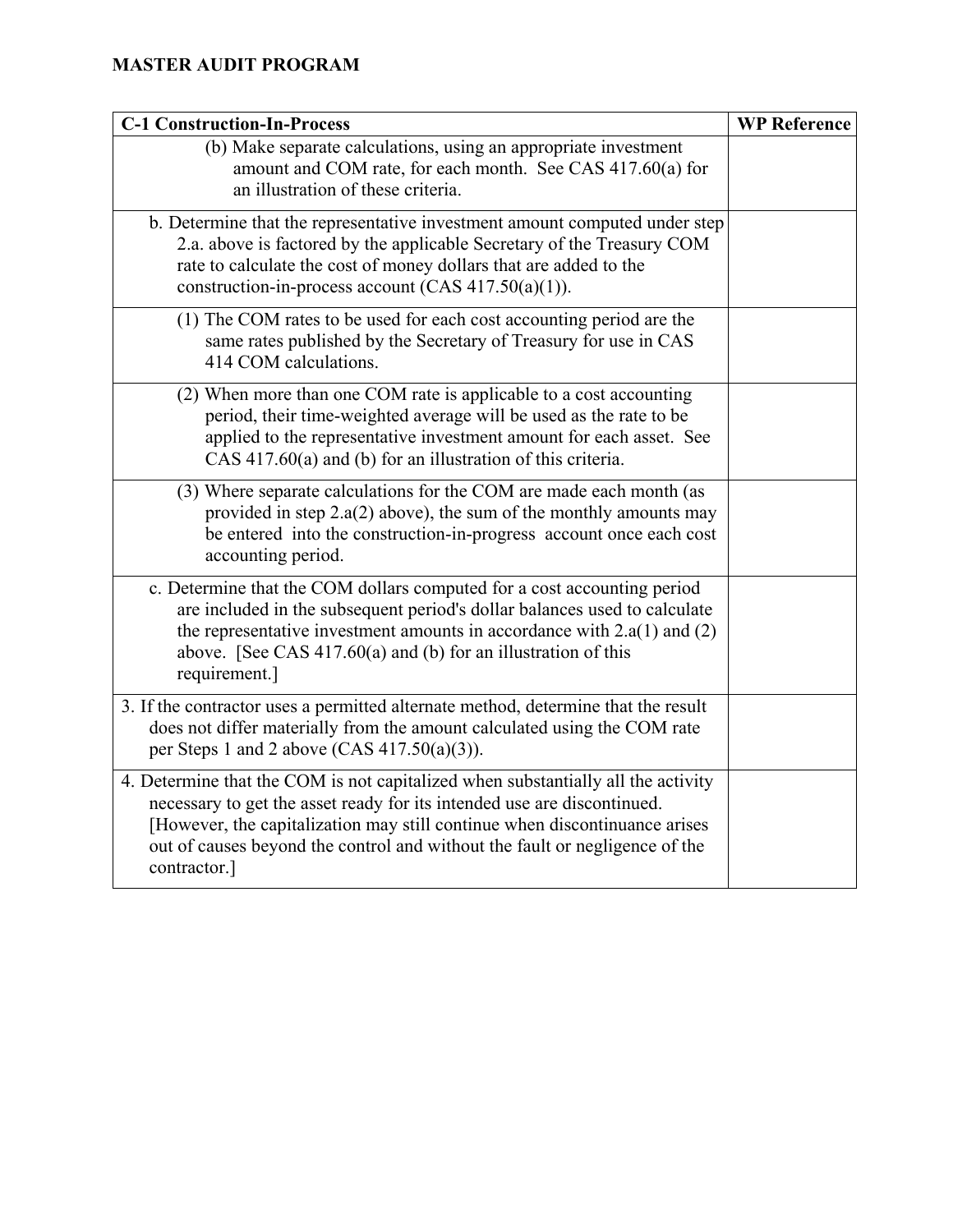| <b>A-1 Concluding Steps</b>                                                                                                                                                                                                                                                                                                                                                                                                                                                                                                                                                                                                                                                                                                                                                                                                                                                                                                                                                                                                                                                                                                                                                                                                                                                                                                                                                                                                                             | <b>WP Reference</b> |
|---------------------------------------------------------------------------------------------------------------------------------------------------------------------------------------------------------------------------------------------------------------------------------------------------------------------------------------------------------------------------------------------------------------------------------------------------------------------------------------------------------------------------------------------------------------------------------------------------------------------------------------------------------------------------------------------------------------------------------------------------------------------------------------------------------------------------------------------------------------------------------------------------------------------------------------------------------------------------------------------------------------------------------------------------------------------------------------------------------------------------------------------------------------------------------------------------------------------------------------------------------------------------------------------------------------------------------------------------------------------------------------------------------------------------------------------------------|---------------------|
| Version 6.0, dated July 2020                                                                                                                                                                                                                                                                                                                                                                                                                                                                                                                                                                                                                                                                                                                                                                                                                                                                                                                                                                                                                                                                                                                                                                                                                                                                                                                                                                                                                            |                     |
| 1. Summarize and document the results of audit.                                                                                                                                                                                                                                                                                                                                                                                                                                                                                                                                                                                                                                                                                                                                                                                                                                                                                                                                                                                                                                                                                                                                                                                                                                                                                                                                                                                                         |                     |
| 2. Discuss the audit results with the supervisor and, if applicable the technical<br>specialist. The auditor should only report those noncompliances which are<br>considered material. Coordinate significant or unusual issues with the<br>CFAO, FAO Manager, and if applicable, with the CAD network (see CAM<br>8-302.4 and 8-302.6). Coordination should be both before and after<br>discussion of audit results with the contractor. The CFAO should be<br>apprised of noncompliance matters at the earliest possible date. Note: If a<br>noncompliance is considered immaterial, but could become material if<br>circumstances change, notify the CFAO through a memorandum. The<br>memorandum will include a Statement of Condition and Recommendation<br>(SOCAR) and provide the CFAO with sufficient information to understand<br>the condition and the severity of the CAS noncompliance. The only<br>exception to issuing a memorandum is if the audit report includes a<br>material noncompliance $(s)$ . When a material noncompliance is reported,<br>the immaterial noncompliance will be reported in a separate exhibit to the<br>report titled "Noncompliance that Warrants Attention of the Cognizant<br>Federal Agency Official." Reference to the exhibit for the immaterial<br>noncompliance will be in the Executive Summary, but will not be included<br>in the Basis of Opinion section, as it is not a material noncompliance. |                     |
| 3. Prepare a draft audit report (and memorandum, if applicable). If the audit<br>scope was limited to a certain $area(s)$ of the contractor's accounting<br>practices, modify the subject matter stated in the Report On (from WP A01)<br>and Opinion (from WP A) section of the report, ,as necessary, so that they<br>clearly identify the limited areas audited.                                                                                                                                                                                                                                                                                                                                                                                                                                                                                                                                                                                                                                                                                                                                                                                                                                                                                                                                                                                                                                                                                     |                     |
| 4. If a material weakness or significant internal control deficiency is detected<br>during the course of this audit, ensure that the findings have been fully<br>developed to determine if a significant deficiency in compliance with the<br>DFARS 252.242-7006 criteria exists. If so, open a Business System Deficiency<br>assignment (Activity Code 11090) to report the deficiency and submit it to the<br>contractor for comment.                                                                                                                                                                                                                                                                                                                                                                                                                                                                                                                                                                                                                                                                                                                                                                                                                                                                                                                                                                                                                 |                     |
| 5. Hold an exit conference with the contractor and provide a draft report (and<br>memorandum, if applicable) to the contractor for comments in accordance<br>with CAM 4-304. Obtain supervisory review, and management review if<br>required, of the working papers and draft audit results section of the audit<br>report (and memorandum, if applicable) before discussion with the<br>contractor.                                                                                                                                                                                                                                                                                                                                                                                                                                                                                                                                                                                                                                                                                                                                                                                                                                                                                                                                                                                                                                                    |                     |
| 6. Finalize audit report (and memorandum, if applicable) incorporating the<br>contractor's reaction and auditor's response, if applicable.                                                                                                                                                                                                                                                                                                                                                                                                                                                                                                                                                                                                                                                                                                                                                                                                                                                                                                                                                                                                                                                                                                                                                                                                                                                                                                              |                     |
| 7. Complete the administrative working papers.                                                                                                                                                                                                                                                                                                                                                                                                                                                                                                                                                                                                                                                                                                                                                                                                                                                                                                                                                                                                                                                                                                                                                                                                                                                                                                                                                                                                          |                     |